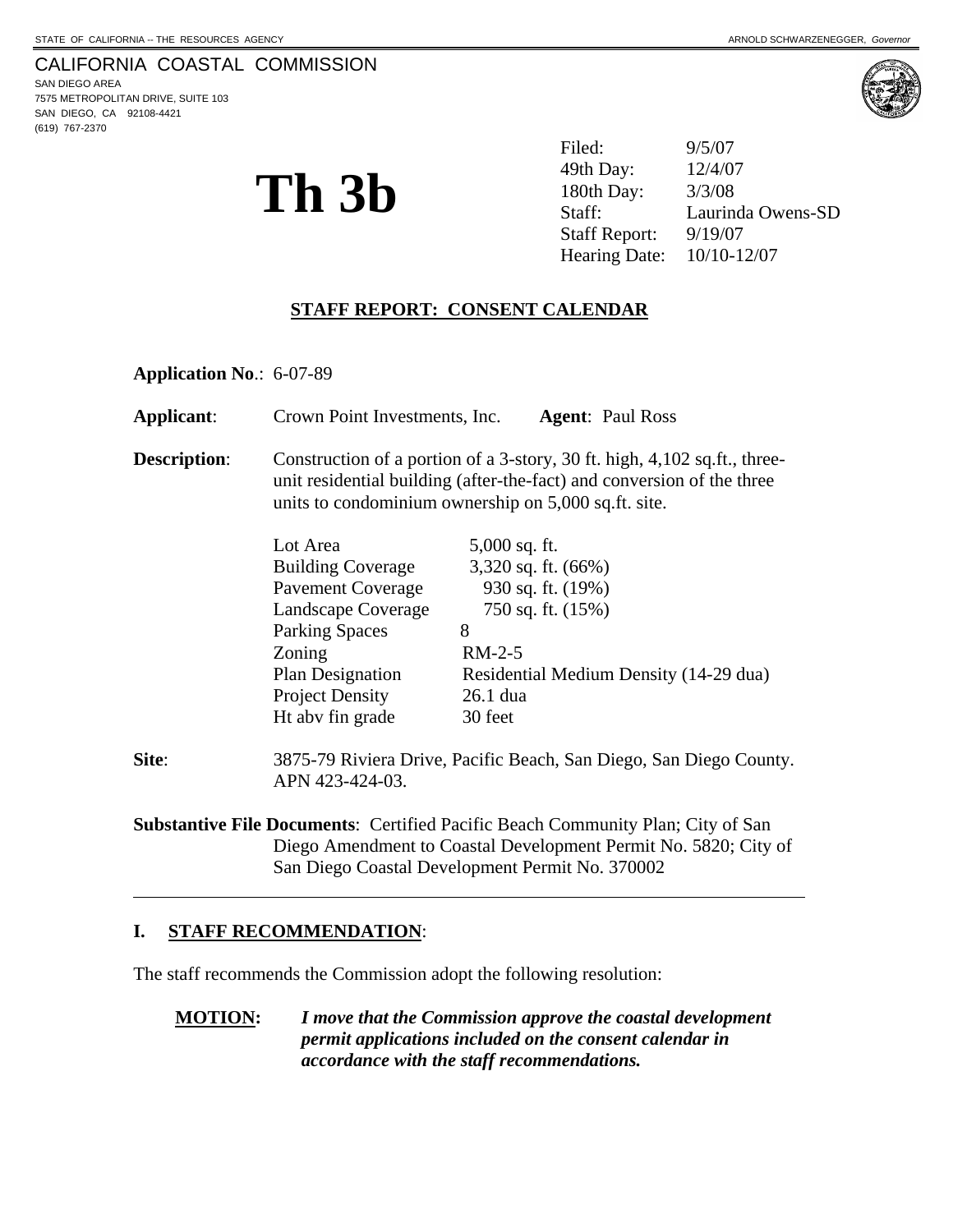6-07-89 Page 2

#### **STAFF RECOMMENDATION TO ADOPT CONSENT CALENDAR:**

Staff recommends a **YES** vote. Passage of this motion will result in approval of all the permits included on the consent calendar. The motion passes only by affirmative vote of a majority of the Commissioners present.

#### **II. Standard Conditions**.

See attached page.

#### **III. Findings and Declarations.**

The Commission finds and declares as follows:

 **A. Detailed Project Description/History**. Proposed is the construction of a portion of a 3-story, 30 ft. high, 4,102 sq.ft., three-unit residential building (after-the-fact) and conversion of the three units to condominium ownership on 5,000 sq.ft. site. The existing three-unit residential building was originally approved by the City of San Diego on 6/26/03 and is presently under construction. Recently, the applicant applied for a tentative map waiver and amendment to the City-issued coastal development permit for the conversion of the three units to condominium ownership. At that time, the City advised the applicant that the site was bisected by both the City of San Diego's permit jurisdiction and the Coastal Commission's permit jurisdiction. Commission staff has concurred with the City on the permit jurisdiction boundaries. On 4/11/07 the City approved a coastal development permit to convert the three apartment units to condominium ownership and to waive the requirements to underground existing overhead utilities on the site for the portion of the development in their permit jurisdiction. As such, the subject coastal development permit is for after-the-fact approval for a portion (the western portion of the development that is within the Commission's area of permit jurisdiction) of the construction of the three-unit residential building and for the conversion of said units to condominium ownership. Also proposed are miscellaneous street improvements.

A total of eight parking spaces will be provided on site, consistent with Section 30252 of the Coastal Act. The project site fronts on east side of Riviera Drive in the community of Pacific Beach and is not located between the sea and the first public road. Furthermore, the project site is situated mid-block (as opposed to a streetend) and no impacts to public views looking west to Mission Bay are anticipated to occur. The proposed three-story condominium building will be visually compatible with the character of the surrounding neighborhood and the pattern of redevelopment in the area. In summary, the proposed development will not result in any public view blockage and is found visually compatible with the character of the surrounding neighborhood, consistent with Section 30251 of the Coastal Act.

**B. Unpermitted Development.** Unpermitted development has been carried out on the subject site without the required coastal development permit. The applicant is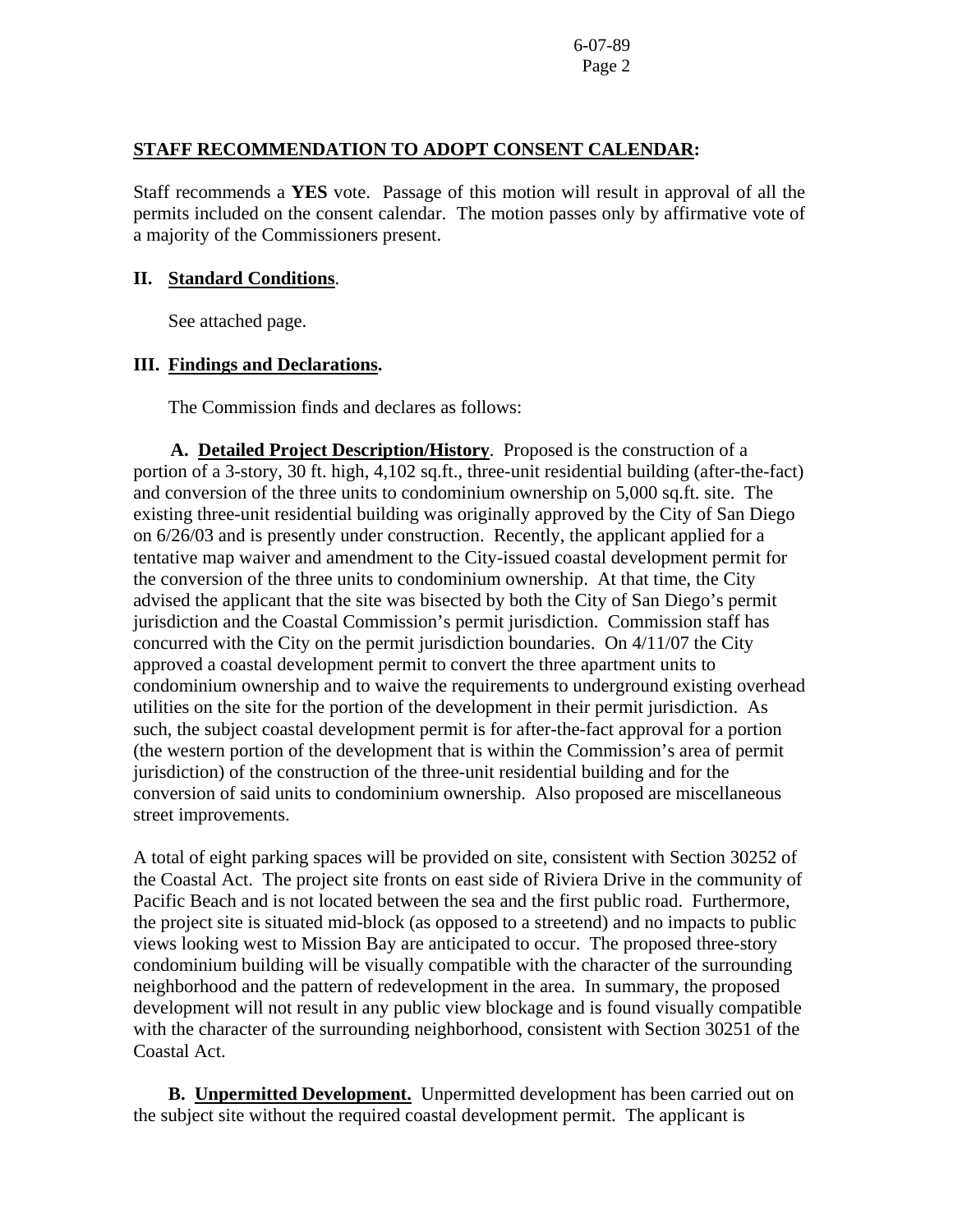6-07-89 Page 3

requesting after-the-fact approval for the construction of a portion of the three-unit residential building.

Although development has taken place prior to submission of this permit application, consideration of this application by the Commission has been based solely upon the Chapter 3 policies of the Coastal Act. Review of this permit does not constitute a waiver of any legal action with regard to the alleged violation nor does it constitute an admission as to the legality of any development undertaken on the subject site without a coastal permit.

 **C. Community Character /Visual Quality.** The development is located within an existing developed area and, as conditioned, will be compatible with the character and scale of the surrounding area and will not impact public views. Therefore, the Commission finds that the development, as conditioned, conforms to Section 30251 of the Coastal Act.

**D. Public Access/Parking**. As conditioned, the proposed development will not have an adverse impact on public access to the coast or to nearby recreational facilities. As conditioned, the proposed development conforms to Sections 30210 through 30214, Sections 30220 through 30224, Section 30252 and Section 30604(c) of the Coastal Act.

 **E. Local Coastal Planning**. A portion of the subject site is located in an area of original jurisdiction, where the Commission retains permanent permit authority and Chapter 3 of the Coastal Act remains the legal standard of review. As conditioned, the proposed development is consistent with Chapter 3 of the Coastal Act. Approval of the project, as conditioned, will not prejudice the ability of the City of San Diego to continue to implement its certified LCP for the Pacific Beach community.

 **F. California Environmental Quality Act**. As conditioned, there are no feasible alternatives or feasible mitigation measures available which would substantially lessen any significant adverse effect which the activity may have on the environment. Therefore, the Commission finds that the proposed project, as conditioned to mitigate the identified impacts, is the least environmentally damaging feasible alternative and is consistent with the requirements of the Coastal Act to conform to CEQA.

## **STANDARD CONDITIONS:**

- 1. Notice of Receipt and Acknowledgment. The permit is not valid and development shall not commence until a copy of the permit, signed by the permittee or authorized agent, acknowledging receipt of the permit and acceptance of the terms and conditions, is returned to the Commission office.
- 2. Expiration. If development has not commenced, the permit will expire two years from the date on which the Commission voted on the application. Development shall be pursued in a diligent manner and completed in a reasonable period of time. Application for extension of the permit must be made prior to the expiration date.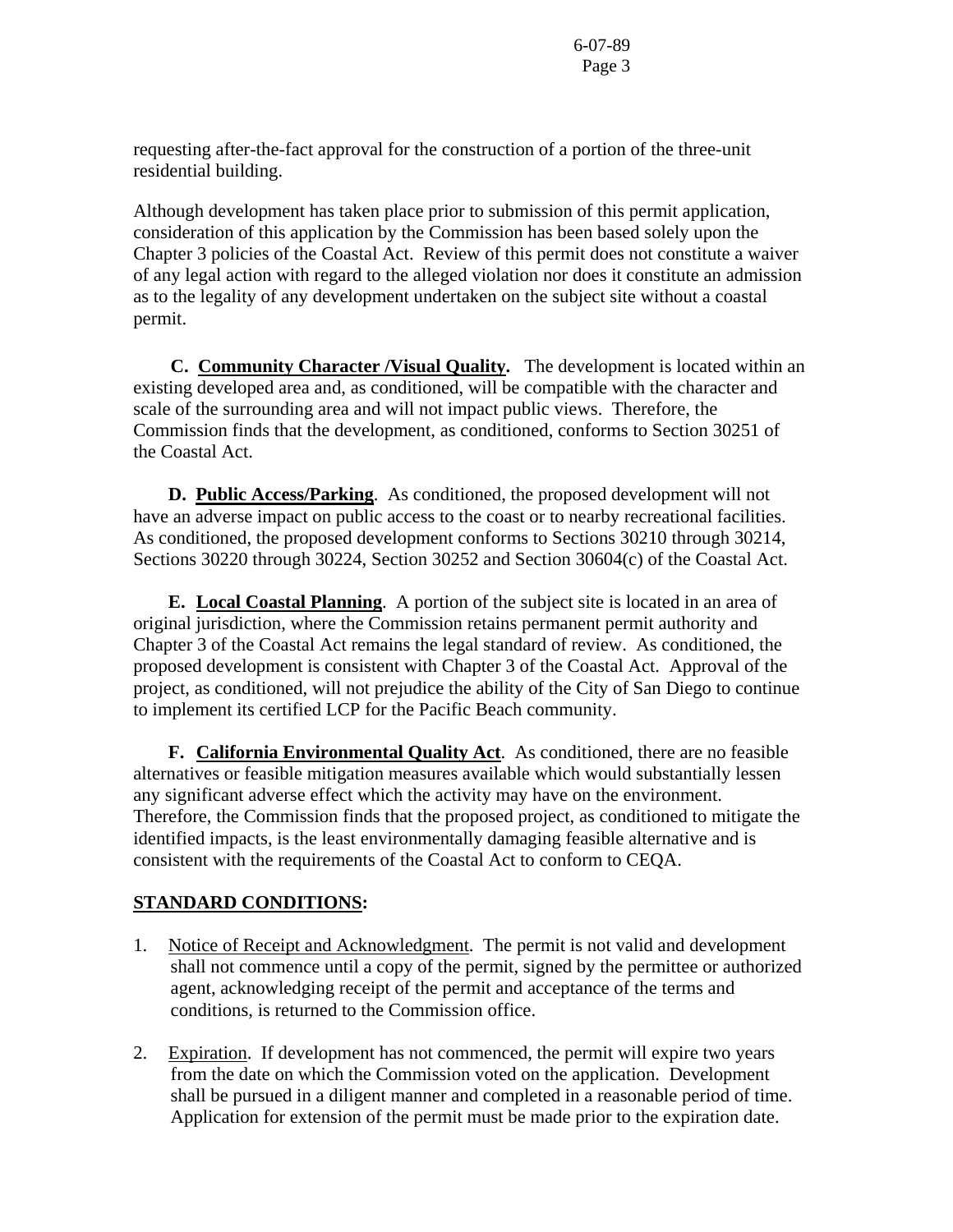6-07-89 Page 4

- 3. Interpretation. Any questions of intent or interpretation of any condition will be resolved by the Executive Director or the Commission.
- 4. Assignment. The permit may be assigned to any qualified person, provided assignee files with the Commission an affidavit accepting all terms and conditions of the permit.
- 5. Terms and Conditions Run with the Land. These terms and conditions shall be perpetual, and it is the intention of the Commission and the permittee to bind all future owners and possessors of the subject property to the terms and conditions.

(G:\San Diego\Reports\2007\6-07-089 Crown Pt. Properties stfrpt.doc)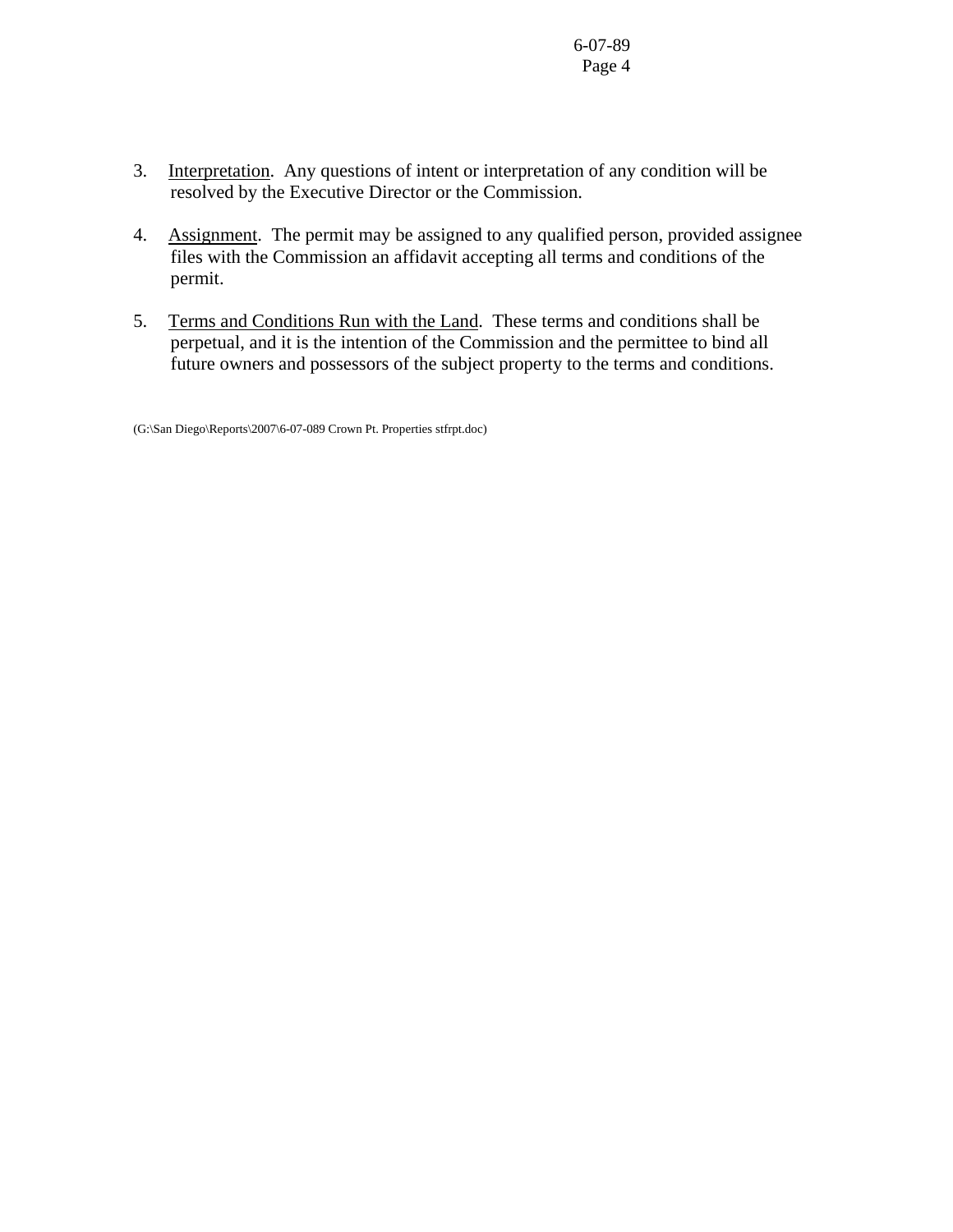

6-07-89 Page 5